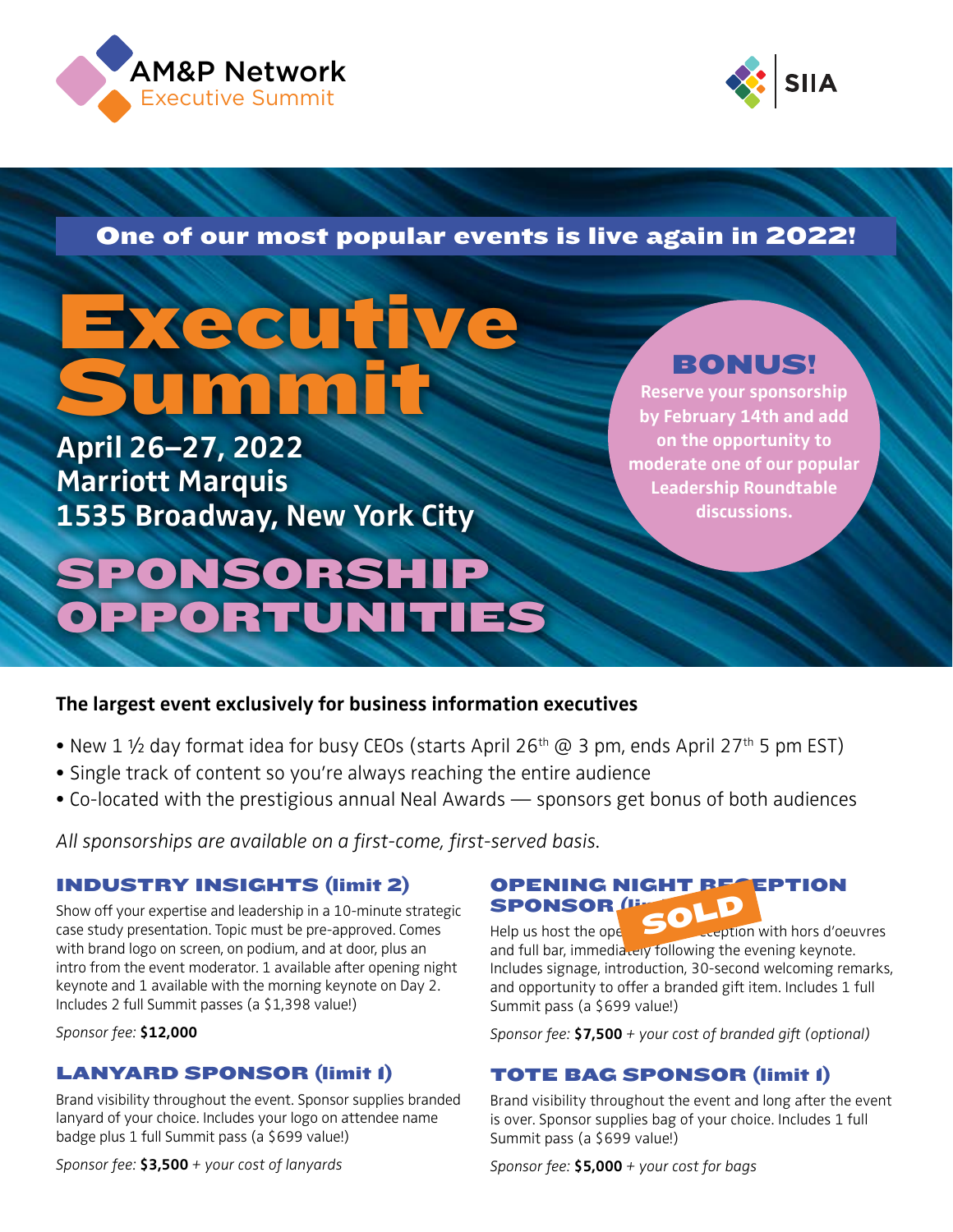#### SANITATION STATION SPONSOR (limit 1)

Two branded hand sanitation stations will help protect our event environment. Sponsor may supply a tastefully co-branded Executive Summit face mask in attendee bag. Includes 2 full Summit passes (a \$1,398 value!)

*Sponsor fee:* **\$3,500** *+ your cost for masks*

#### BREAKFAST SPONSOR (limit 1)

Be the hero who gets their day off to a great start. Brand visibility at breakfast station and 1 full Summit pass (a \$699 value!)

*Sponsor fee:* **\$2,500**

#### MORNING KEYNOTE SPONSOR

Host the morning keynote on day two by making a brief welcome and introduce the speaker. Opportunity for branded gift item. Includes 1 full Summit pass (a \$699 value!)

*Sponsor fee:* **\$4,500** *+ branded gift (optional)*

#### KEYNOTE LUNCH SPONSOR

Host the event's only keynote luncheon, scheduled for day two. Company representative may make brief welcome and introduce the speaker. Opportunity for branded gift item. Includes 1 full Summit pass (a \$699 value!)

*Sponsor fee:* **\$4,500** *+ branded gift (optional)*

#### FUN & GAMES SPONSOR

Host a lighthearted icebreaker game to kick off the keynote luncheon. Brief introduction at the podium and explain the game. One winner per table.

*Sponsor fee:* **\$2,500** *+ 1 gift card in amount of your choice for each table*



#### All above sponsorships include:

- Sponsor collateral distributed in attendee bags
- Logo in sponsor PowerPoint loop and on event signage
- Logo with link on Executive Summit event web page and marketing emails
- Article or blog in AM&P Network *AMPlify* e-newsletter, reaching 1,000 B2B publishing professionals
- Recognition from the podium
- 6x5-ft free-standing exhibit in sponsor area with access to electricity
- Full attendee roster (including contact info for those who don't opt-out)

#### Also available on a limited basis!

#### **EXHIBIT IN SPONSOR AREA**

Draw in new customers with a 6x5-ft free-standing exhibit with access to electricity. Includes logo with link on Executive Summit event web page and attendee roster list + 1 full Summit pass (a \$699 value!)

*Sponsor fee:* **\$3,500**

#### **TOTE BAG GIFT OR BROCHURE**

Put a little something in each attendee tote bag so they remember you long after the event is over.

*Sponsor fee:* **\$699** *+ your cost of brochure or gift*

#### EXECUTIVE SUMMIT SCHEDULE AT A GLANCE

#### APRIL 26

| 11am-2pm          | Neal Awards Ceremony   |  |
|-------------------|------------------------|--|
| 3pm               | CEO Council meeting    |  |
| 4pm               | Opening Keynote        |  |
| 4:45pm            | Industry Insight       |  |
| 5pm               | Cocktail reception     |  |
| <b>APRIL 27</b>   |                        |  |
| 6am-8am           | Breakfast:             |  |
| 8am-8:45am        | Keynote                |  |
| 8:45am            | Industry Insight       |  |
| 9am-9:30am        | Session                |  |
| 9:30-10:15am      | Leadership Roundtables |  |
| 10:15am-10:45am   | Session                |  |
| 10:45am-11:15am   | Networking Break       |  |
| 11:15am-11:45am   | Session                |  |
| 11:45-1pm         | Lunch & Keynote        |  |
| 1pm-1:45pm        | Leadership Roundtables |  |
| $1:45$ pm- $2$ pm | Session                |  |
| 2pm-2:30pm        | Networking Break       |  |
| $2:30$ pm- $3$ pm | Session                |  |

*End of Conference*

**To secure your first-choice sponsorship or more information, contact: Weston Kalogeridis,**  *[weston@kalomedia.com](mailto:weston@kalomedia.com)* **or (313) 610-8092**